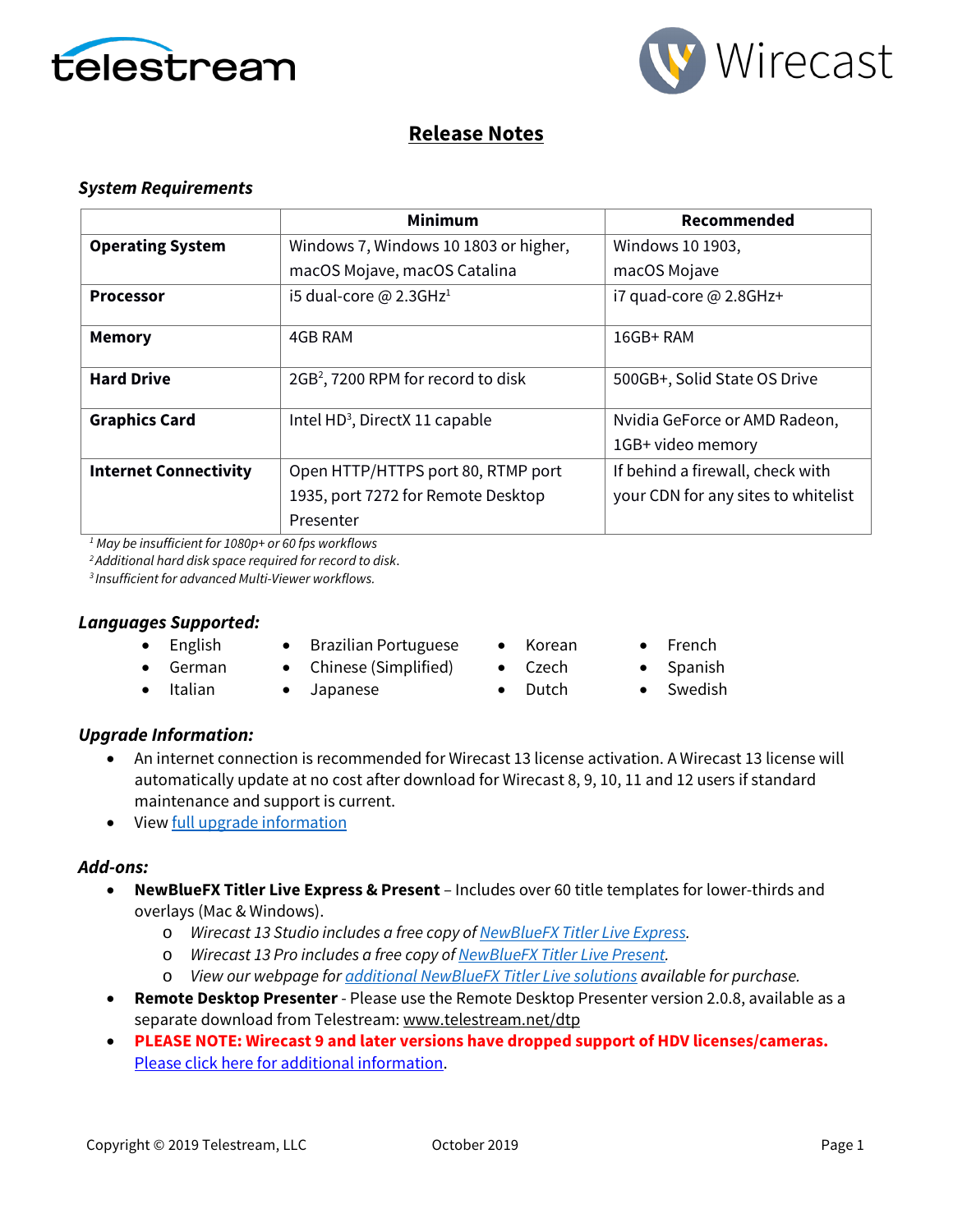



# *Best Practices*

**Minimum Required Upload Speed:**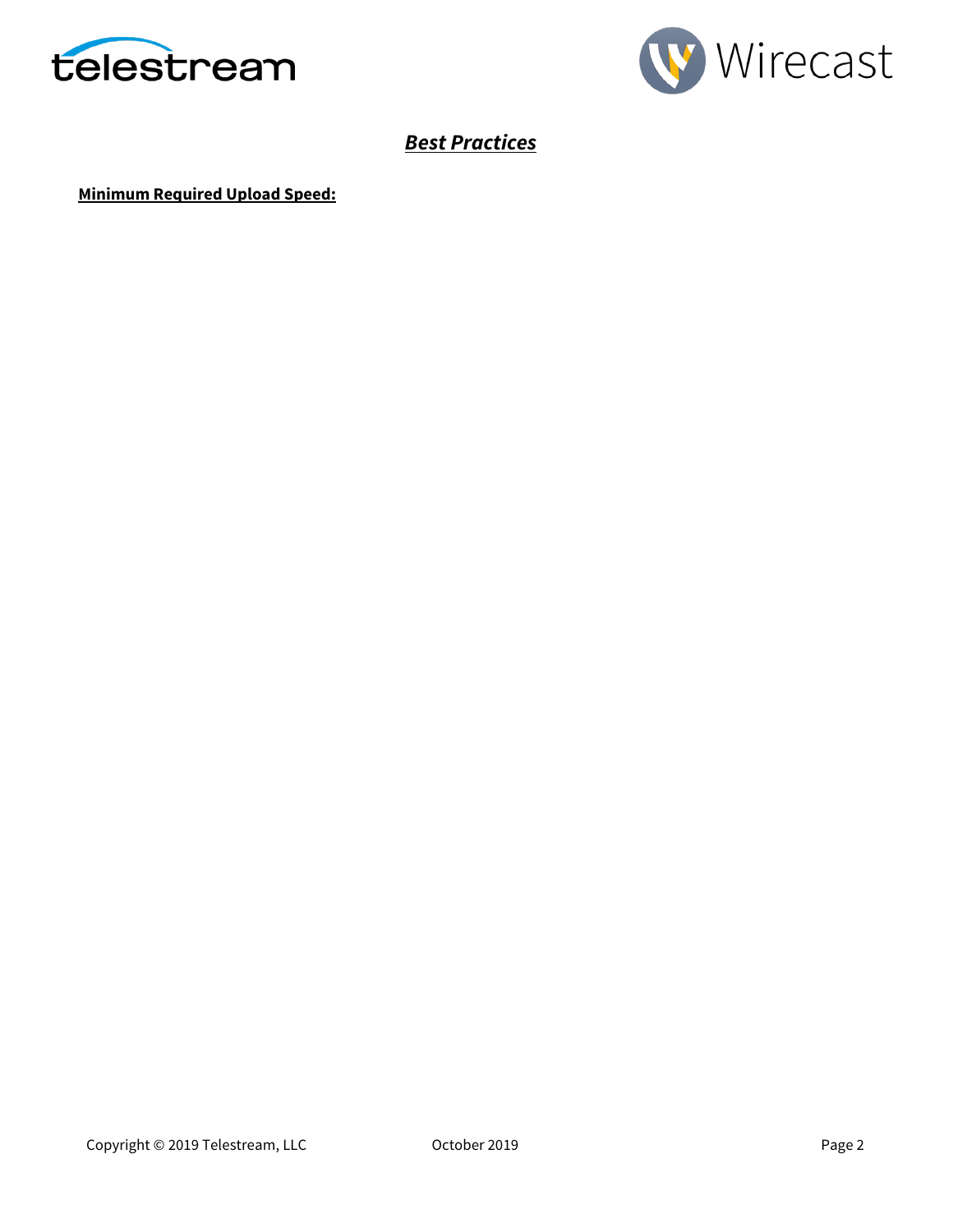



# *Best Practices (cont.)*

#### **Hardware accelerated encoding requirements:**

Intel Quick Sync Video encoding requires an Intel CPU with an Intel® QuickSync Video core[.](http://ark.intel.com/search/advanced?QuickSyncVideo=true&MarketSegment=DT) [List of Intel CPUs supporting QuickSync](https://ark.intel.com/content/www/us/en/ark/search/featurefilter.html?productType=873&0_QuickSyncVideo=True) NVIDIA NVENC encoding requires an NVidia GPU with Kepler architecture or newer[.](https://developer.nvidia.com/nvidia-video-codec-sdk) [NVIDIA only maintains a general list of supported GPUs](https://developer.nvidia.com/nvidia-video-codec-sdk)

Apple Hardware Accelerated H.264 encoding requires a Mac with an integrated Intel GPU\*. *\*This may change in the future, as the Apple API decides what hardware acceleration method is to be used. At the time of this writing, only Quick Sync via an Intel GPU is supported.*

#### **High frame-rate streaming (60fps):**

High frame-rate streaming will result in increased CPU usage and require a higher bit rate (4Mbps or higher) for a quality encode.

Simply switching to a higher frame-rate without ensuring the CPU and bitrate are sufficient may result in a lower quality encode.

#### **CPU Usage:**

Consider lowering your canvas frame rate and/or streaming resolution to lower CPU usage. Maintained system CPU usage greater than 60% will increase the likelihood of dropped frames.

*(End of Page)*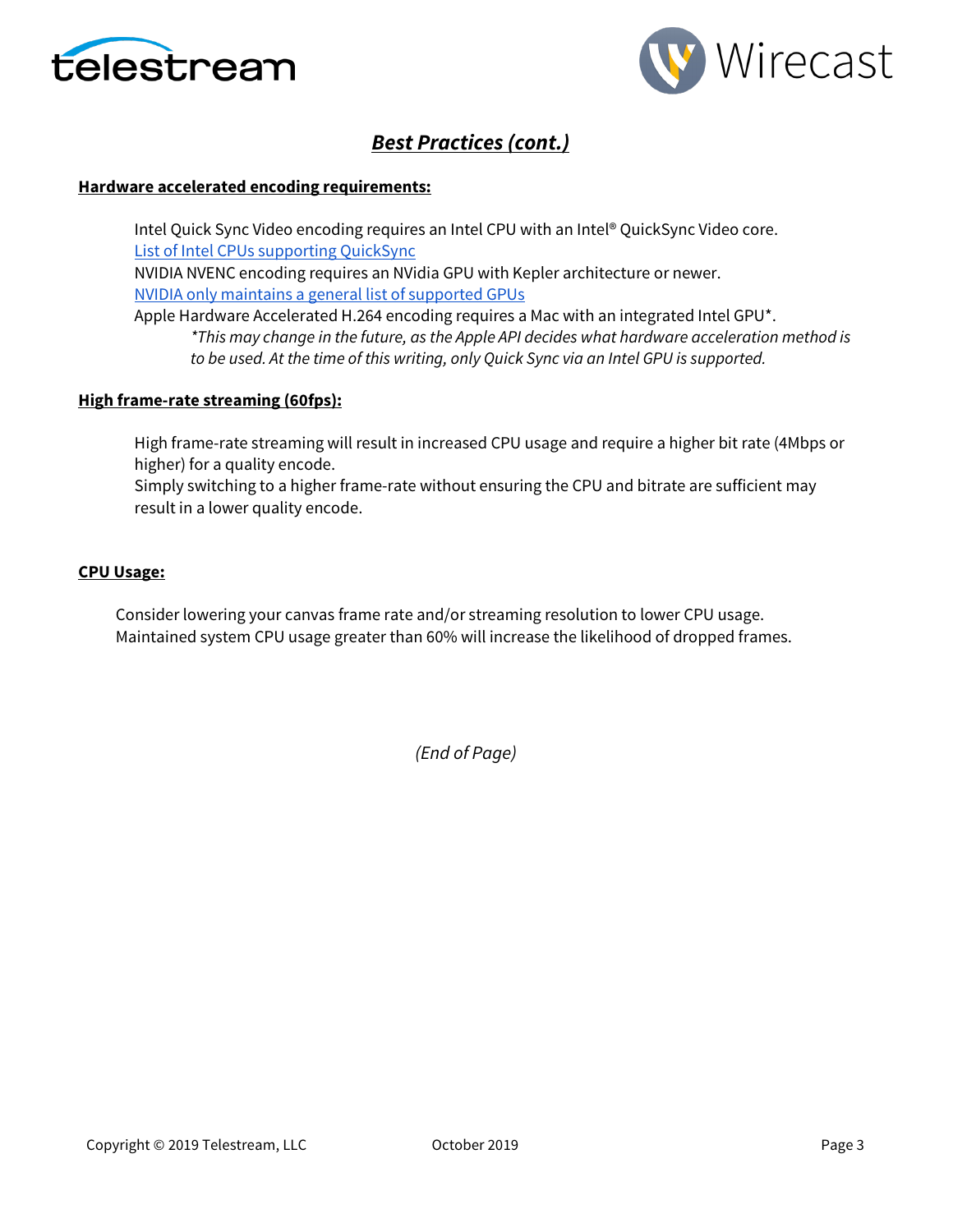



# **Wirecast 13**

# • **New & Improved:**

o *WIRE-15060* – **Main Shot Bin overhaul –** We've done a complete refurbishment of our Main Shot Bin (that's the layered area where you add all your shots.) We're excited about a lot of under-thehood improvements that reduced our code bloat, which you'll have to trust us on. But what you will see is:

> **Greatly improved responsiveness** when selecting and reordering shots, resizing windows and scrolling. It's now smooth like buttah.

**GPU accelerated live icons** so you can see live previews of all your live shots, without hosing your system CPU.

**Refreshed and decluttered user interface** – like Feng Shui, but for software. **A bunch of other small but daring** improvements like being able to reorder your master layers and more layer resizing options … oh, the power!

*WIRE-16006* **- Speaking of resizing layers:** We've added a "Zoom Layers To' menu under 'Layout' so you can set all your master layers in one fell swoop. AND now you can resize all your layers at the same time by holding down the Shift or Alt (Win) or Shift, Option or Command (Mac) keys. PLUS! Extra added bonus: If you double click a layer divider, your layer will resize to its default height. Boom.

*WIRE-12584* – You can now also drag & drop a shot by clicking anywhere in the shot, not just on the title.

- o *WIRE-15939/WIRE-159940* **BlackMagic Designs and Direct Show source process separation**– We have been working hard to improve the resiliency of Wirecast when dealing with sources. We have updated our code for sources, which for us makes it easier to maintain and support future source updates. You won't see a lot of obvious changes yet in usability – but this helps us set the stage for future improvements.
- o *WIRE-15590* **More efficiency**  We're now allowing Blackmagic, DirectShow and Magewell sources to be more efficient – giving them access to GPU-accessible buffers for better performance.
- o *WIRE-15588* **Added support for MJPEG video in DirectShow sources**
- o *WIRE-16368*  **Stream to Facebook and other places simultaneously:** Facebook recently changed their policy that allows you to stream to multiple destinations when also streaming to Facebook. We have enabled that in our application. So, stream away, anywhere!
- o *WIRE-16394/WIRE-16261* **Facebook 1080p streaming:** Now you can stream 1080p and up to 60fps to Facebook.
- o *WIRE-15870*  **Integrated Facebook Speed Test** New option in Facebook output settings "Optimize Connection" initiates a Facebook Speed Test to Facebook's various regional ingestion servers to determine the best choice.

**WIRE-16200** – And we now warn busy users that the Facebook Speed Test can take several minutes.

- o *WIRE-14429* **PTZ control over NDI** This should allow all NDI PTZ cameras supporting movement controls over NDI to be fully usable in Wirecast. We have not tested every possible NDI PTZ device, but due to the standardization of NDI, all should work.
- o *WIRE-15624 / WIRE-16114* We also added support for PTZOptics PT12X-ZCam, for which we added a message in the PTZ Control Window that this device does not support pan/tilt controls. (It only zooms).
- o *WIRE-16001*  **MacOS Dark Mode**  We're going dark. Or at least you can choose to now.

Copyright © 2019 Telestream, LLC October 2019 Page 4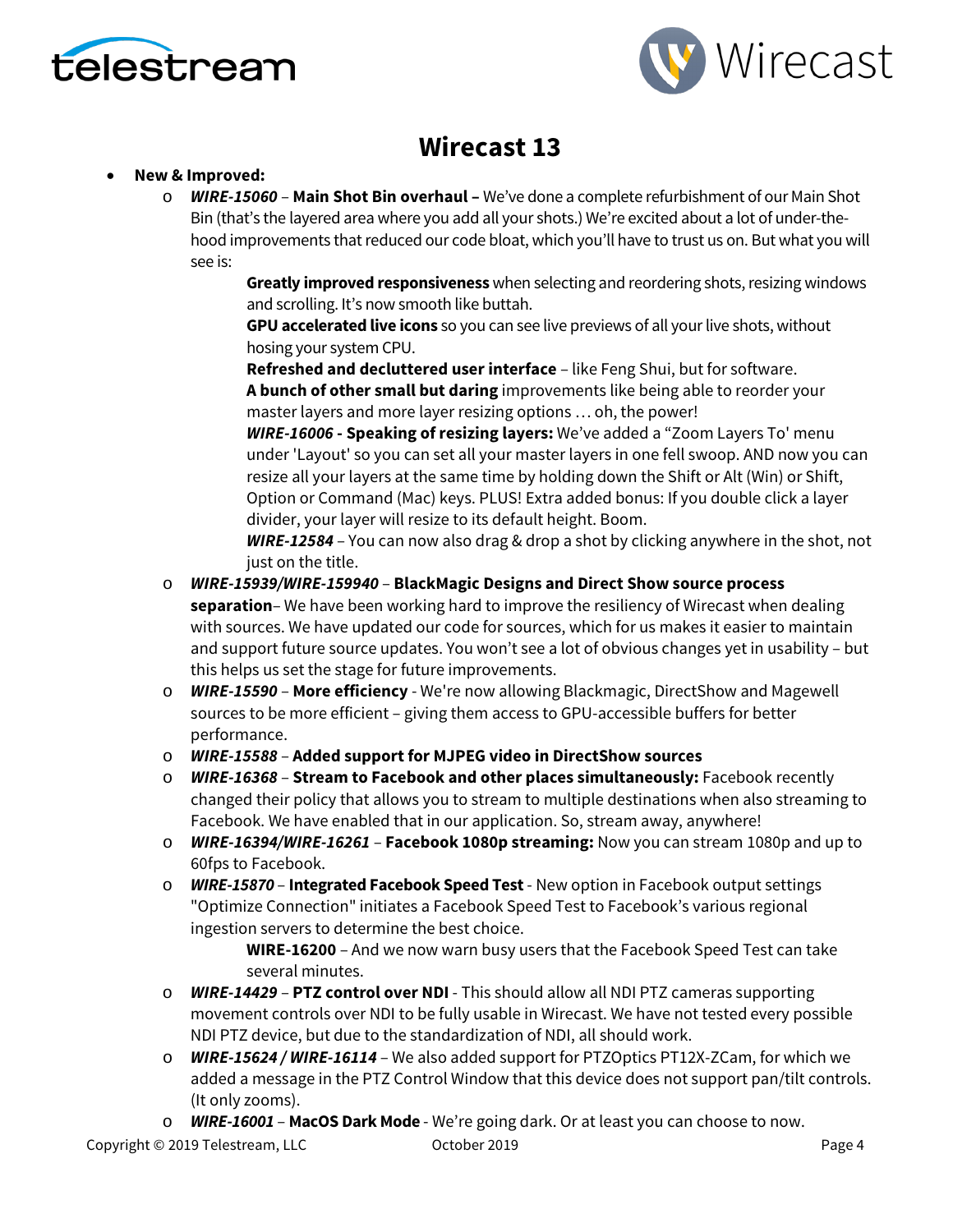



- o *WIRE-15989*  **Larger user camera in Rendezvous** When entering the Rendezvous landing page (to enter the username), now the camera appears in the middle of the page so the user can see themselves more clearly than the small view in the top-right corner. Once the Rendezvous session starts, the camera jumps back to the top-right hand corner.
- o *WIRE-15976*  **LinkedIn Live Error Tracking** We improved the error tracking when streaming to LinkedIn Live.
- o *WIRE-15968* **Preference Pane additions** We've added more options to the preference pane to give you even more decisions to make, including the look of your shot display, turning GPU Accelerated Live Icons to "Highest Framerate", "Reduced Framerate" or "Disabled", and other settings that give you ultimate omnipotence (at least within your own Wirecast document).
- o *WIRE-15876* **Streamlined Buy link** Clicking on the 'Buy/Upgrade' item under 'Help' now opens the web store directly instead of taking you on a leisurely walk-about through another page or two. We're saving you time.
- o *WIRE-15933* **Warm and fuzzy analytics invite** We made our analytics opt-in pop-up warmer and fuzzier. We really hope you'll help us by opting in to analytics!
- o *WIRE-16123* **–** You probably don't care, but we've enlarged the Welcome Window to make room for in-app videos to play in that window.
- o *WIRE-15922*  During the trial period, it is now easier for you to find and press a purchase button.

# • **Fixes**

- o *WIRE-16380*  We fixed an error when attempting to authenticate to Twitch, caused by a change in the Twitch API.
- o *WIRE-16364*  Fixed an issue that caused audio underflow/popping sounds when using certain Elgato capture cards.
- o *WIRE-16361* We made an adjustment to the way Wirecast responds to changes in properties one result being that now when you stop and restart the clock widget, it will resume where you left off, instead of restarting at the beginning.
- o *WIRE-16347* Jetstream aka Streamzilla now shows up in Mac Output Settings without error.
- o *WIRE-16328*  When you replace a shot with another source, it will not automatically display at a ridiculously large size.
- o *WIRE-16305*  Now when you click on the "Enter full screen" button on the video in the Welcome Screen, it will actually display full screen.
- o *WIRE-16283/WIRE-16175/WIRE-16029/WIRE-15892* Fixed an issue where files were flickering when added as a Web Stream source
- o *WIRE-16279*  A minor display issue our cute little Cloud icon was being cut off when enabling Restream and Captions. Now it's not.
- o *WIRE-16271* Fixed an issue where most SD video (720x480) from Blackmagic and other devices were coming in with improper scaling.
- o *WIRE-16270* We have more carefully isolated our media handling from other processes to help prevent crashes.
- o *WIRE-16250* Fixing some long-standing 'jank' where audio mute buttons would display on video-only sources and video mute buttons on audio-only sources. Just more housecleaning.
- o *WIRE-16241* Continuing with some housecleaning We've done some additional clean up in the source settings tab of the Shot Inspector so it will only display the appropriate controls for audio-only and video-only sources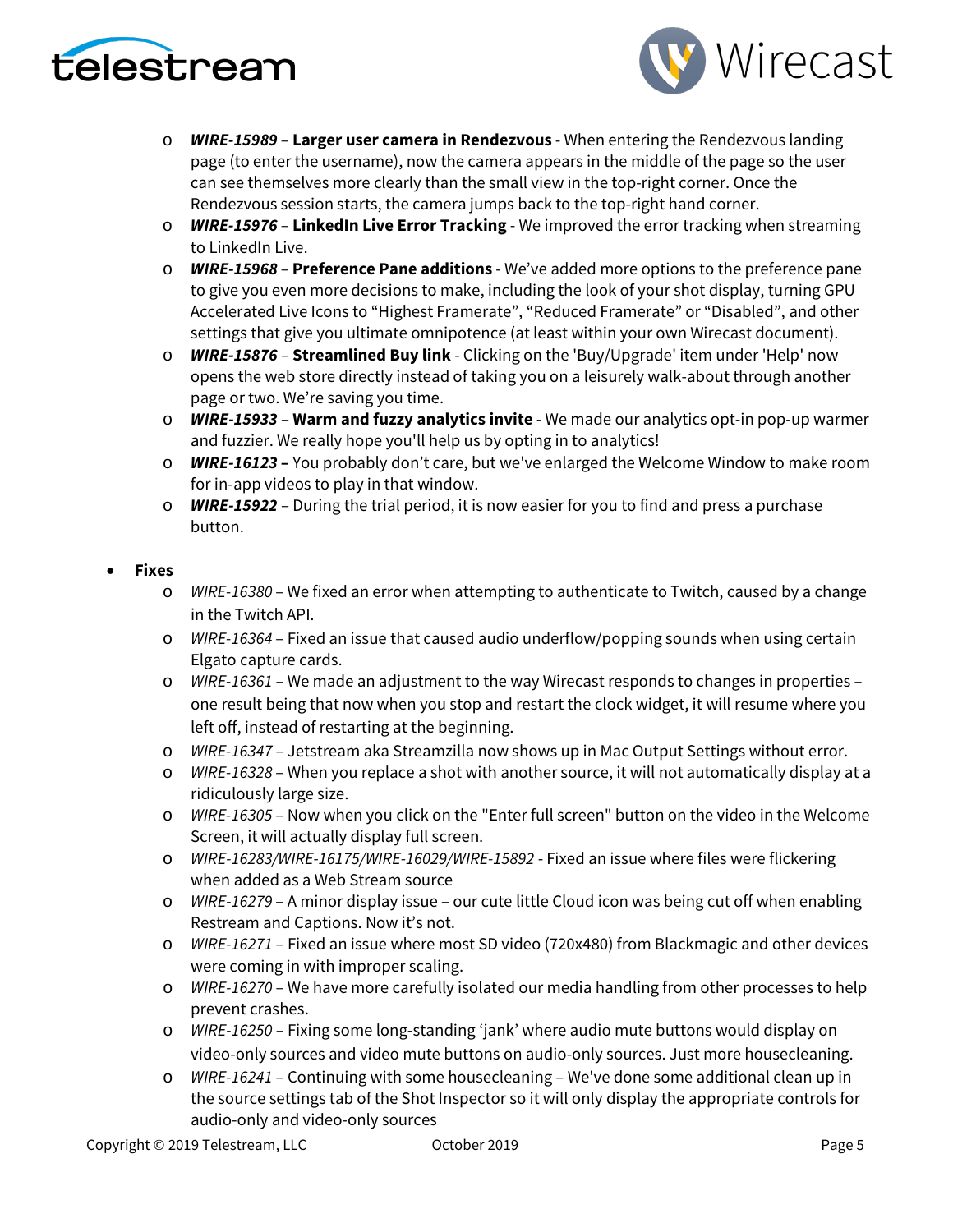



- o *WIRE-16235* The ISO filename no longer reverts to default after choosing a destination.
- o *WIRE-16227* We had some over-zealous capitalization on some messages we displayed. They are now proper English. The grammar police can rest easy.
- o *WIRE-16217* We added back the menu bar, which would mysteriously disappear when you opened the Advanced Rendezvous Audio Mixer on Mac.
- o *WIRE-16214*  We spent way too much time debating whether it's OK to display the copyright symbol as (C). No. And then we fixed it.
- o *WIRE-16213* Eradicated an egregious bug that would cause Wirecast to slow down or eventually hang when the audio properties panel was open. That was a doozy.
- o *WIRE-16209* Fixed a memory leak that occurred while looping Chroma Keyed video.
- o *WIRE-16201* Fixed a hang that happened if you took the very specific action to add a playlist shot, move it and then click at the top of Wirecast.
- o *WIRE-16196* Now when you modify the Source Properties of Blackmagic devices while ISO recording, your Preferences for the device will not become corrupt.
- o *WIRE-16172* We removed some unnecessary permissions for areas of Facebook that we weren't actually using, and that have now been deprecated by Facebook anyway.
- o *WIRE-16157* Fixed an error that occurred on Windows when starting a Program Replay with a canvas size of 854x480.
- o *WIRE-16156* Related to the bug above we fixed an indefinite hang that would occur on Windows when initiating Replay in conjunction with another Output while using an 854 x 480 Canvas.
- o *WIRE-16142*  Now, on Mac, reducing your window size will not cause the Preview/Program windows to disappear.
- o *WIRE-16125*  Fixed the Image Carousel which is also fixed in 12.2.1, by the way.
- o *WIRE-16119* Grammarians rejoice! We've made more minor language changes to standardize the naming of items under the 'Window' menu.
- o *WIRE-16111*  Fixed an odd bug that would cause an indefinite hang in certain documents when you hover the mouse over the Preview Window.
- o *WIRE-16088* Fixed a bug that didn't let you assign a hotkey to a shot that's been duplicated.
- o *WIRE-16082*  Instead of immediately starting camera / audio devices on startup, which wastes resources, we now wait until we actually need to use them to start them up.
- o *WIRE-16079* Fixed an annoying issue where dragging in unsupported media created a temporary shot which overlapped the clear layer icons.
- o *WIRE-16074*  Squashed a crash that happens when opening a document from Explorer/Finder, completing the analytics dialog, then opening and closing the preferences.
- o *WIRE-16058*  Fixed a licensing issue that, when deactivating a license and then immediately clicking Purchase, would open the Web Store instead of the more appropriate Product Catalog page.
- o *WIRE-16057* Almost not worth mentioning, because most people will never see this, but we realigned a logo on a page that comes up when a Wirecast Pro user clicks purchase. (All in the name of making every aspect of Wirecast supremely excellent.)
- o *WIRE-16050* When you upgrade from Wirecast One, your master layers will also upgrade accordingly. This wasn't happening, which could cause you to think you hadn't upgraded.
- o *WIRE-16049*  Fixed a bug where setting audio channel to both L and R made you think you had to upgrade to Wirecast Pro. Sorry.
- o *WIRE-16041* Fixed numerous minor layout issues in media source properties panel.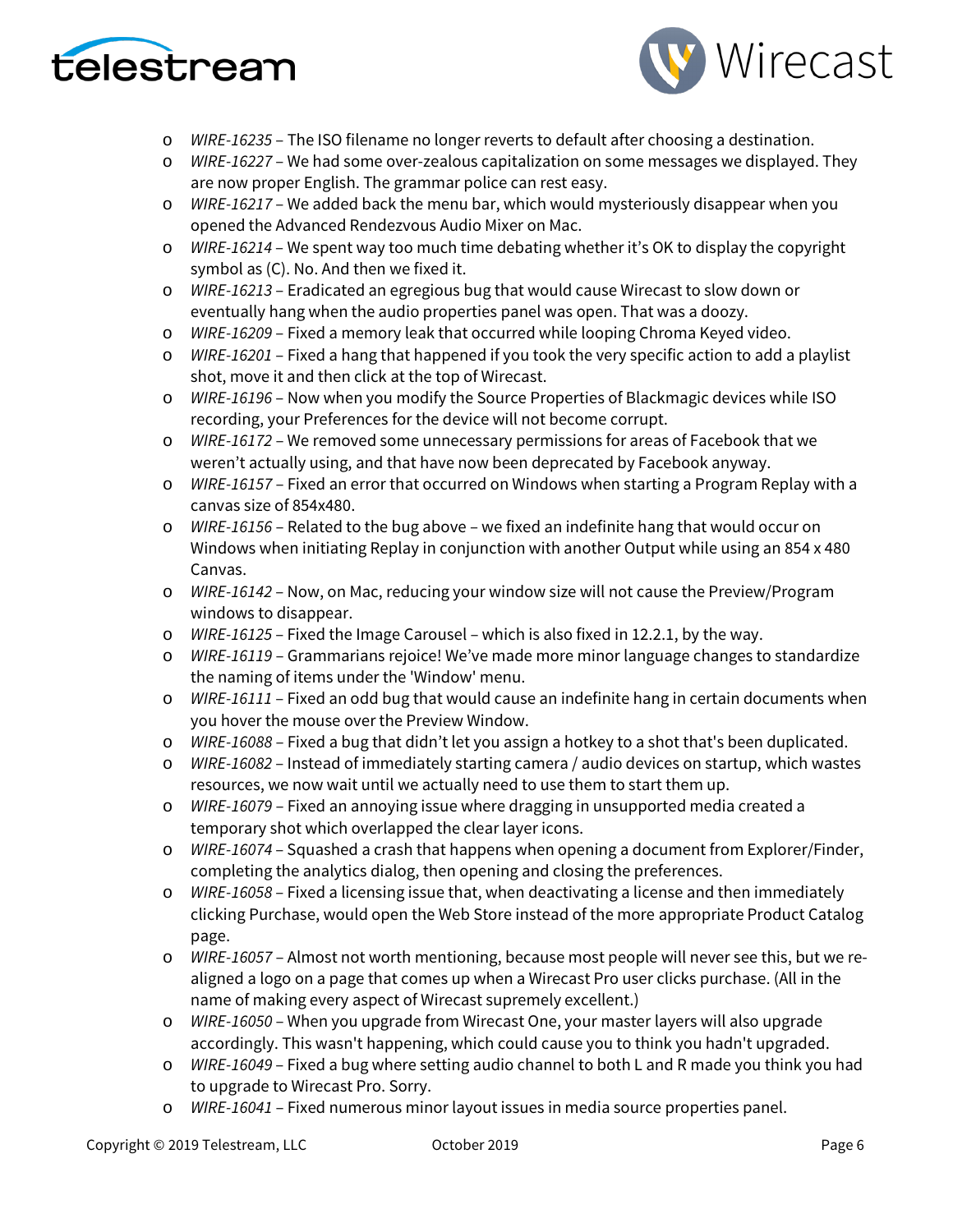



- o *WIRE-16027* When you upgrade from Wirecast One, you'll now be able to access Wirecast Studio or Pro help and User Guides.
- o *WIRE-16026* Now, you can't reorder a shot on a layer to be before the special Clear Layer shot.
- o *WIRE-16014*  When you create a Twitter shot, it will no longer automatically be added to Layer 3. You now can choose.
- o *WIRE-16004* Fixed a rare crash that could occur when quitting and not saving a document.
- o *WIRE-15993*  We re-enabled UI keyboard navigation on Mac, so you can again tab between controls.
- o *WIRE-15992* NDI and Webstream sources will now display at full refresh rate in the multiviewer.
- o *WIRE-15985* Updated the X-keys 128 Controller SDK, so that it works correctly on macOS Catalina.
- o *WIRE-15978* We prevented multiple calls to Facebook when it is the most recently selected destination, to reduce load time of the Output Settings dialog box.
- o *WIRE-15920*  Changing the opacity and subsequently hiding and showing the layer in the Shot Layers tab no longer reverts the opacity back to 100%. Opacity now stays the same as whatever it was set to previously…as it should.
- o *WIRE-15908*  Fixed an issue on Windows where mattes were not being applied to NDI or Webstream sources.
- o *WIRE-15879*  MacOS 10.15 is requiring applications to be "notarized". Part of this update is to enable "hardened runtime" which adds additional protections to the application. We have done this.
- o *WIRE-15867*  Added an error message to indicate when an Elgato device is in use by another app or fails to start.
- o *WIRE-15855* Increased wait time and publish attempts for LinkedIn Live broadcasts, which could fail due to the latency introduced when using it with Wirecast Live Captions or Wirecast Restream.
- o *WIRE-15853* Now when you click on the info button to learn about our usage data policies, it takes you to an actual page - not a 404 error.
- o *WIRE-15782*  The preview video no longer freezes when you open source properties, so you can see changes being made live, which is of course the purpose of the preview window.
- o *WIRE-15780*  Fixed an issue that caused signal degradation for NDI Sources with Live Icons enabled.
- o *WIRE-15758*  Fixed an embarrassing oversight that caused a coder-level label to display when setting Exposure Levels settings in PTZ Controls.
- o *WIRE-15755* Fixed issue that would cause "Use backup server" and "Automatically Start Event" to become unavailable in certain cases, when streaming to YouTube.
- o *WIRE-15735*  Fixed a bug that would cause audio to not be restored when reconnecting to NDI Sources on Windows.
- o *WIRE-15715*  Fixed an issue streaming RTMP to specific URLs on macOS Mojave.
- o *WIRE-15644*  Fixed some more odd license behavior when you select "Buy Wirecast" then close the purchase window on macOS.
- o *WIRE-15643* Fixed an indefinite hang that occurred on Windows, when using a machine with a dual GPU setup and changing the graphics adapter then clicking restart.
- o *WIRE-15603* An issue was fixed by Facebook that was causing an inability to switch to live from preview when using the Facebook Live – with User Code destination.